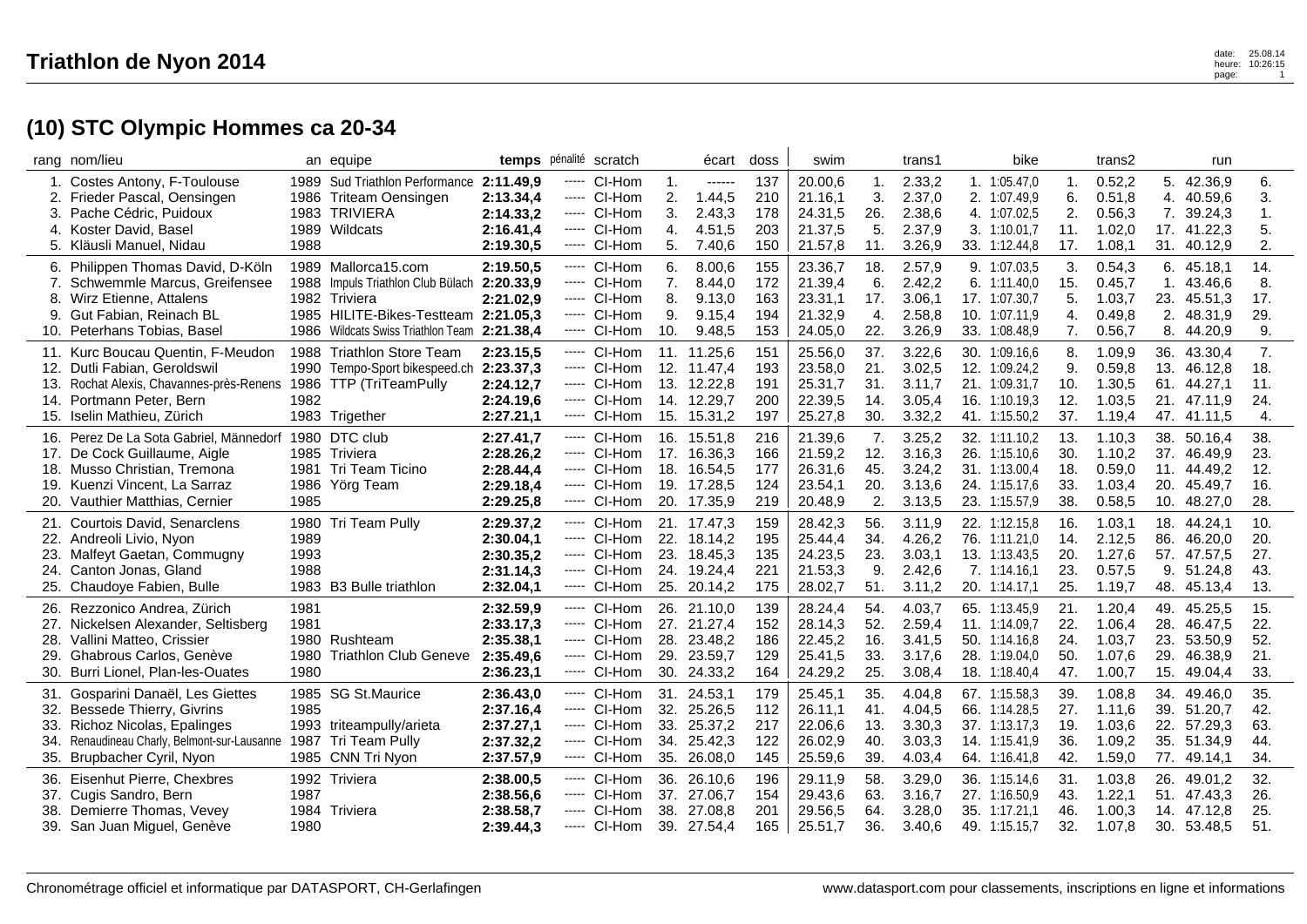## **(10) STC Olympic Hommes ca 20-34**

|                   | rang nom/lieu                                                                                                                                                                                                                   |                              | an equipe                                                                                                                                            |                                                               | temps pénalité scratch                                                                |                   | écart                                                                   | doss                            | swim                                                |                                  | trans1                                         | bike                                                                              |                                 | trans2                                         |                                 | run                                                                       |                                 |
|-------------------|---------------------------------------------------------------------------------------------------------------------------------------------------------------------------------------------------------------------------------|------------------------------|------------------------------------------------------------------------------------------------------------------------------------------------------|---------------------------------------------------------------|---------------------------------------------------------------------------------------|-------------------|-------------------------------------------------------------------------|---------------------------------|-----------------------------------------------------|----------------------------------|------------------------------------------------|-----------------------------------------------------------------------------------|---------------------------------|------------------------------------------------|---------------------------------|---------------------------------------------------------------------------|---------------------------------|
|                   | 40. Baertsch Christian, Nyon<br>41. Martin Jérémy, F-Gaillard<br>42. Chanez Grégory, Oulens-sous-Echallens 1984 Tri Team Lutry<br>43. Künzi Sylvain, L'Abbaye<br>44. Mandrile Manuele, La Chaux-de-Fonds 1984 RedFish Triathlon |                              | 1982 Team TV<br>1984 Trisaleve<br>1983 ICF Genève                                                                                                    | 2:39.46,4<br>2:40.24,2<br>2:41.02,5<br>2:41.33.1<br>2:41.48,7 | ----- CI-Hom<br>---- CI-Hom<br>---- CI-Hom<br>----- CI-Hom<br>CI-Hom<br>-----         | 41.<br>44.        | 40. 27.56,5<br>28.34.3<br>42. 29.12,6<br>43. 29.43,2<br>29.58,8         | 156<br>190<br>147<br>224<br>138 | 28.44,5<br>26.37,0<br>26.31.5<br>23.53,5<br>24.32,4 | 57.<br>46.<br>44.<br>19.<br>27.  | 5.06,8<br>3.30.8<br>3.53.8<br>3.35,9<br>4.01,4 | 88. 1:15.38,8<br>38. 1:19.12.2<br>61. 1:15.01.1<br>44. 1:19.36,4<br>63. 1:21.44,3 | 35.<br>51.<br>29.<br>54.<br>60. | 1.34,8<br>0.51,0<br>1.24,0<br>1.14,7<br>1.27,3 | 3.<br>53.<br>42.<br>55.         | 67. 48.41,5<br>50.13,2<br>54.12,1<br>53.12,6<br>50.03,3                   | 30.<br>37.<br>53.<br>49.<br>36. |
| 46.<br>48.        | 45. Margot Arnaud, La Tour-de-Peilz<br>Thiémard Marc, Nyon<br>47. Abreu Daniel, Genève<br>Asper Daniel, Affoltern am Albis<br>49. Forchelet David, Coffrane                                                                     | 1988<br>1986                 | 1986 Stade Genève<br>1987 genevatriathlon.org<br>1989 Red Fish                                                                                       | 2:42.07,5<br>2:43.06,9<br>2:43.27,9<br>2:43.47,1<br>2:44.44,2 | ---- CI-Hom<br>----- CI-Hom<br>----- CI-Hom<br>CI-Hom<br>-----<br>---- CI-Hom         |                   | 45. 30.17.6<br>46. 31.17,0<br>47. 31.38,0<br>48. 31.57,2<br>49. 32.54,3 | 142<br>143<br>133<br>168<br>202 | 28.27,3<br>27.52,0<br>31.19,3<br>26.19,0<br>25.37,5 | 55.<br>49.<br>73.<br>43.<br>32.  | 3.40.1<br>4.29,1<br>3.10,6<br>4.53,2<br>3.49,3 | 48. 1:15.58,6<br>79. 1:23.26,6<br>19. 1:14.36,9<br>86. 1:19.34,0<br>55. 1:17.06,0 | 40.<br>64.<br>28.<br>53.<br>45. | 0.59,0<br>1.03,2<br>1.23,8<br>1.59,8<br>1.31,5 | 19.<br>52.<br>78.<br>64.        | 11. 53.02,5<br>46.16,0<br>52.57,3<br>51.01,1<br>56.39,9                   | 48.<br>19.<br>47.<br>40.<br>62. |
| 52.               | 50. Corbaz David, Le Mont-sur-Lausanne<br>51. Fico Luca, Carona<br>Seeger Alexander, Nyon<br>53. Labourier Ludovic, Penthalaz<br>54. Rondini Giordan, Biasca                                                                    |                              | 1980 Triteampully/PMU Raspouteam<br>1984 Team Triathlon Capriasca 2:46.18,5<br>1982 CNN Nyon<br>1984 Rushteam Ecublens<br>1989 Team triathlon Ticino | 2:45.32,8<br>2:46.21,1<br>2:47.39,1<br>2:47.48,4              | CI-Hom<br>-----<br>----- CI-Hom<br>----- CI-Hom<br>----- CI-Hom<br>----- CI-Hom       | 51.<br>52.        | 50. 33.42.9<br>34.28,6<br>34.31,2<br>53. 35.49,2<br>54. 35.58,5         | 160<br>182<br>115<br>189<br>161 | 30.43,6<br>29.36,2<br>25.05,8<br>30.05,5<br>26.39,7 | 71.<br>61.<br>28.<br>65.<br>47.  | 3.34,6<br>3.51,8<br>3.43,9<br>4.16,1<br>3.39,4 | 43. 1:19.25,2<br>57. 1:16.56,9<br>52. 1:21.06,8<br>72. 1:16.29,1<br>47. 1:19.49,2 | 52.<br>44.<br>56.<br>41.<br>55. | 1.11,6<br>1.14,3<br>1.01,8<br>1.52,6<br>1.21,0 | 39.<br>41.<br>16.<br>73.<br>50. | 50.37,8<br>54.39,3<br>55.22,8<br>54.55,8<br>56.19,1                       | 39.<br>55.<br>59.<br>56.<br>61. |
| 57.<br>58.        | 55. Head Tim, F-St Genis Pouilly<br>56. Blanc Sébastien, F-Bois d'Amont<br>Pereira De Sousa Daniel, Genève<br>Rossi Stefano, Bern<br>59. Bonadio Gregorio, Sion                                                                 | 1984<br>1981                 | 1981 Tobesport<br>1987 Canottieri Mincio G.S.<br>1983 Tri Club Valais                                                                                | 2:48.19,1<br>2:50.45,0<br>2:50.46,5<br>2:54.52,8<br>2:55.17,0 | ----- CI-Hom<br>----- CI-Hom<br>---- CI-Hom<br>---- CI-Hom<br>----- CI-Hom            | 58.               | 55. 36.29,2<br>56. 38.55,1<br>57. 38.56,6<br>43.02,9<br>59. 43.27,1     | 212<br>208<br>118<br>205<br>209 | 29.41,1<br>33.04,8<br>27.53,2<br>22.44,3<br>29.13,7 | 62.<br>80.<br>50.<br>15.<br>59.  | 3.03,7<br>4.43,4<br>3.36,4<br>3.53,4<br>5.45,8 | 15. 1:21.29,4<br>84. 1:15.30,1<br>45. 1:24.03.5<br>60. 1:22.51,9<br>95. 1:27.04,5 | 57.<br>34.<br>66.<br>62.<br>76. | 1.14,9<br>1.33,7<br>1.35,6<br>1.08,1<br>2.09,9 | 43.<br>65.<br>68.               | 52.50,0<br>55.53,0<br>53.37,8<br>31. 1:04.15,1<br>84. 51.03,1             | 45.<br>60.<br>50.<br>84.<br>41. |
| 60.<br>63.        | Ciapala Richard, Lausanne<br>61. Segal Nicolas, Genève<br>62. Robinson Duncan, Nyon<br>Lowthian Drew, Zürich<br>64. Frou Benoit, Collonge-Bellerive                                                                             | 1982<br>1981                 | 1982 Tri Team Pully<br>1983 Triathlon Club Genève<br>1987 Kent AC                                                                                    | 2:55.17,3<br>2:56.24,4<br>2:57.25,4<br>2:57.57,3<br>2:58.03,9 | CI-Hom<br>-----<br>----- CI-Hom<br>----- CI-Hom<br>CI-Hom<br>-----<br>CI-Hom<br>----- | 60.<br>61.<br>63. | 43.27,4<br>44.34,5<br>62. 45.35,5<br>46.07.4<br>64. 46.14,0             | 206<br>125<br>223<br>171<br>123 | 25.58,5<br>29.26,6<br>30.37,8<br>37.34,6<br>32.42,8 | 38.<br>60.<br>70.<br>93.<br>79.  | 4.05.8<br>3.43,0<br>3.36,9<br>3.49.2<br>3.48,7 | 68. 1:25.58.4<br>51. 1:24.28,3<br>46. 1:18.43,2<br>54. 1:25.29.8<br>53. 1:24.38,8 | 74.<br>67.<br>48.<br>70.<br>69. | 1.03,7<br>1.08,6<br>1.27,6<br>2.03,0<br>1.54,6 | 23.<br>33.<br>80.<br>74.        | 58.10,9<br>57.37,9<br>57. 1:02.59,9<br>49.00,7<br>54.59,0                 | 65.<br>64.<br>80.<br>31.<br>57. |
| 66.<br>68.        | 65. Rumo Julien, Forel (Lavaux)<br>Grossmann Cristian, Zürich<br>67. Porchet Thibaud, Sorens<br>Astier Nicolas, F-Reignier<br>69. Zaremba Robert, Versoix                                                                       | 1986<br>1981                 | 1984 B3 Bulle Triathlon<br>1980 Perrin Frères SA<br>1986 AgFlow                                                                                      | 2:58.13,5<br>2:58.53,2<br>3:01.03,4<br>3:02.42,7<br>3:02.55,0 | ----- CI-Hom<br>----- CI-Hom<br>----- CI-Hom<br>----- CI-Hom<br>CI-Hom<br>-----       | 68.<br>69.        | 65. 46.23,6<br>66. 47.03,3<br>67. 49.13,5<br>50.52,8<br>51.05.1         | 185<br>183<br>213<br>146<br>181 | 25.24,8<br>34.23,3<br>30.17,2<br>33.51,8<br>45.16,6 | 29.<br>87.<br>68.<br>85.<br>102. | 3.22,4<br>3.51,9<br>3.33,4<br>4.27,2<br>3.52,7 | 29. 1:25.49,4<br>58. 1:24.38.6<br>42. 1:23.48,9<br>78. 1:21.33,6<br>59. 1:18.45,5 | 73.<br>68.<br>65.<br>59.<br>49. | 2.07,7<br>1.41,1<br>1.04,5<br>1.31,2<br>2.07,1 | 70.                             | 82. 1:01.29,2<br>54.18,3<br>27. 1:02.19,4<br>63. 1:01.18.9<br>81. 52.53,1 | 75.<br>54.<br>78.<br>73.<br>46. |
| 71.<br>72.<br>73. | 70. Gunderson Ian, Genève<br>Mesure Renaud, F-Gex<br>Ronez Emmanuel, Genève<br>Salaun Nicolas, Lausanne<br>74. Goetsch Guillaume, Genève                                                                                        | 1986<br>1986<br>1980         | 1982 TriTeamPully<br>1985 genevatri.org                                                                                                              | 3:03.32,6<br>3:03.44,8<br>3:04.49,0<br>3:05.11,3<br>3:05.27,2 | ----- CI-Hom<br>CI-Hom<br>-----<br>----- CI-Hom<br>----- CI-Hom<br>----- CI-Hom       | 71.<br>72.<br>73. | 70. 51.42,7<br>51.54,9<br>52.59,1<br>53.21,4<br>74. 53.37,3             | 180<br>176<br>218<br>117<br>134 | 32.37,5<br>30.07,9<br>33.30,2<br>36.54,7<br>30.59,2 | 78.<br>67.<br>84.<br>90.<br>72.  | 3.31,5<br>4.34,7<br>4.27,1<br>4.13,1<br>5.15,6 | 40. 1:21.31,9<br>81. 1:25.46,5<br>77. 1:21.58,1<br>71. 1:27.38,7<br>89. 1:28.26,7 | 58.<br>72.<br>61.<br>79.<br>81. | 1.36,8<br>1.45,5<br>1.58,8<br>1.16,9<br>1.43,1 | 45.<br>71.                      | 69. 1:04.14,9<br>72. 1:01.30,2<br>76. 1:02.54,8<br>55.07,9<br>59.02,6     | 83.<br>76.<br>79.<br>58.<br>66. |
|                   | 75. Gervais Mathieu, F-Megevette<br>76. Peyronnard Jean-Francois, Genève<br>77. Stein Nathan, Lausanne<br>78. Duc Raphaël, Granges-près-Marnand                                                                                 | 1991<br>1981<br>1980<br>1992 |                                                                                                                                                      | 3:05.27,3<br>3:08.08,3<br>3:08.45,7<br>3:10.20,9              | CI-Hom<br>-----<br>----- CI-Hom<br>----- CI-Hom<br>---- CI-Hom                        | 76.<br>77.        | 75. 53.37,4<br>56.18,4<br>56.55,8<br>78. 58.31,0                        | 220<br>130<br>114<br>192        | 32.02,9<br>28.14,4<br>31.38,4<br>33.07,4            | 76.<br>53.<br>74.<br>81.         | 4.34,8<br>6.50,3<br>4.18,2<br>3.31,4           | 82. 1:23.01,4<br>102. 1:30.50,4<br>74.<br>1:29.40,0<br>39. 1:25.42,7              | 63.<br>85.<br>82.<br>71.        | 4.51,2<br>3.04,2<br>1.34,1<br>2.32,7           | 96.<br>66.                      | 97. 1:00.57,0<br>59.09,0<br>1:01.35,0<br>91. 1:05.26,7                    | 72.<br>67.<br>77.<br>86.        |